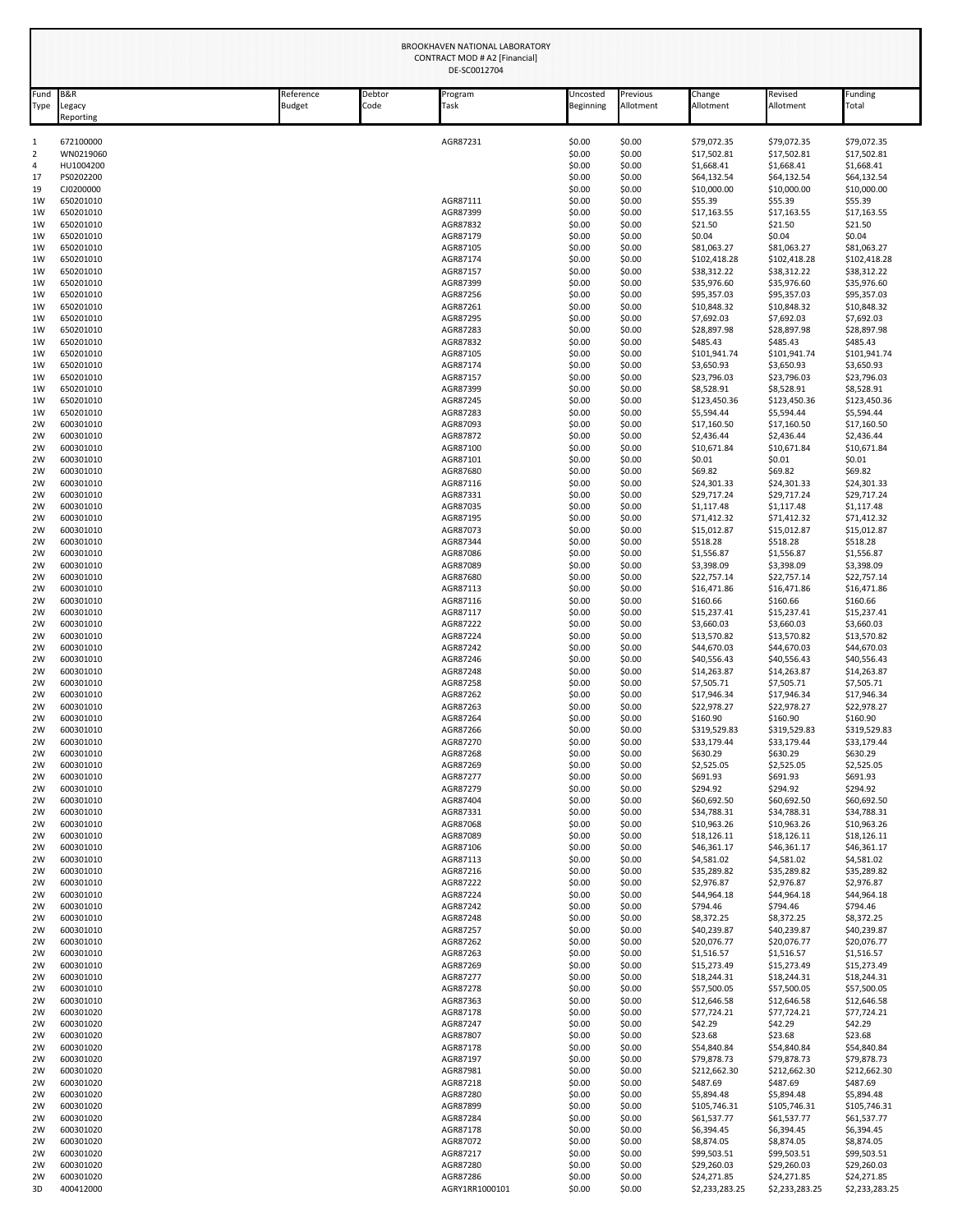| 3F | 400403109 | AGRFIATA02185G0001    | \$0.00 | \$0.00 | \$57.50        | \$57.50        | \$57.50        |
|----|-----------|-----------------------|--------|--------|----------------|----------------|----------------|
| 3F | 400403309 | AGRN0001408IP20092    | \$0.00 | \$0.00 | \$1.63         | \$1.63         | \$1.63         |
| 3F | 400403309 | AGRN0001410IP20053    | \$0.00 | \$0.00 | \$1,834.82     | \$1,834.82     | \$1,834.82     |
| 3F | 400403309 | AGRN0001411IP20054    | \$0.00 | \$0.00 | \$2,572.20     | \$2,572.20     | \$2,572.20     |
| 3F | 400403309 | AGRN0001412IP20065    | \$0.00 | \$0.00 | \$12,675.15    | \$12,675.15    | \$12,675.15    |
| 3F | 400403709 | AGRB094739I           | \$0.00 | \$0.00 | \$738.21       | \$738.21       | \$738.21       |
| 3F | 400403709 |                       |        |        | \$232.09       |                | \$232.09       |
|    |           | AGRB114386I           | \$0.00 | \$0.00 |                | \$232.09       |                |
| 3F | 400403709 | AGR114417I            | \$0.00 | \$0.00 | \$76.14        | \$76.14        | \$76.14        |
| 3F | 400403709 | AGR114413I            | \$0.00 | \$0.00 | \$6,766.21     | \$6,766.21     | \$6,766.21     |
| 3F | 400403909 | AGREAO100000089329    | \$0.00 | \$0.00 | \$1,372.48     | \$1,372.48     | \$1,372.48     |
| 3F | 400809000 | AGRSIAA1213ISNNADR5IN | \$0.00 | \$0.00 | \$0.01         | \$0.01         | \$0.01         |
| 3F | 400904120 | AGRHSHQDC09X00050     | \$0.00 | \$0.00 | \$0.42         | \$0.42         | \$0.42         |
| 3F | 400904120 | AGRHSHQDC09X00627     | \$0.00 | \$0.00 | \$25,454.80    | \$25,454.80    | \$25,454.80    |
|    |           |                       |        |        |                |                |                |
| 3F | 400904120 | AGRHSHQDC09X00627     | \$0.00 | \$0.00 | \$20,000.00    | \$20,000.00    | \$20,000.00    |
| 3F | 400904120 | AGRHSHQDC10X00063     | \$0.00 | \$0.00 | \$7,027.90     | \$7,027.90     | \$7,027.90     |
| 3F | 400904120 | AGRHSHQDC12X00340     | \$0.00 | \$0.00 | \$293,846.40   | \$293,846.40   | \$293,846.40   |
| 3F | 400904120 | AGRHSHQDC10X00595     | \$0.00 | \$0.00 | \$150,000.00   | \$150,000.00   | \$150,000.00   |
| 3F | 400904120 | ARGHSHQPM14X-00162    | \$0.00 | \$0.00 | \$15,092.40    | \$15,092.40    | \$15,092.40    |
| 3T | 400403109 | AGRF3KTK77089GV01     | \$0.00 | \$0.00 | \$121.67       | \$121.67       | \$121.67       |
|    |           |                       |        |        |                |                |                |
| 3T | 400403109 | AGRF1ATA09042G001     | \$0.00 | \$0.00 | \$8.15         | \$8.15         | \$8.15         |
| 3T | 400403209 | AGR4EDERGM670         | \$0.00 | \$0.00 | \$252.20       | \$252.20       | \$252.20       |
| 3T | 400403209 | AGRW74RDV30934587     | \$0.00 | \$0.00 | \$51,081.19    | \$51,081.19    | \$51,081.19    |
| 3T | 400403209 | AGRW74RDV41125664     | \$0.00 | \$0.00 | \$349,514.56   | \$349,514.56   | \$349,514.56   |
| 3T | 400403209 | AGR10512931           | \$0.00 | \$0.00 | \$1,650.49     | \$1,650.49     | \$1,650.49     |
| 3T | 400403309 | AGRN0002405MP70325    | \$0.00 | \$0.00 | \$90.80        | \$90.80        | \$90.80        |
|    |           |                       |        |        |                |                |                |
| 3T | 400403309 | AGRN0001406IP20042    | \$0.00 | \$0.00 | \$2,468.42     | \$2,468.42     | \$2,468.42     |
| 3T | 400403309 | AGRDSAM60386          | \$0.00 | \$0.00 | \$9,500.40     | \$9,500.40     | \$9,500.40     |
| 3T | 400403709 | AGR054043I            | \$0.00 | \$0.00 | \$40.30        | \$40.30        | \$40.30        |
| 3T | 400403709 | AGRB064100I           | \$0.00 | \$0.00 | \$759.55       | \$759.55       | \$759.55       |
| 3T | 400403709 | AGRB084415I           | \$0.00 | \$0.00 | \$1,977.80     | \$1,977.80     | \$1,977.80     |
| 3T | 400403709 | AGRB084486I           | \$0.00 | \$0.00 | \$43.04        | \$43.04        | \$43.04        |
| 3T | 400403709 | AGR1002710731         | \$0.00 | \$0.00 | \$179,347.57   | \$179,347.57   | \$179,347.57   |
|    |           |                       |        |        |                |                |                |
| 3T | 400809000 | AGRSIAA1213ISNNADR5IN | \$0.00 | \$0.00 | \$63,997.09    | \$63,997.09    | \$63,997.09    |
| 3T | 400904120 | AGRHSHQDC06X00090     | \$0.00 | \$0.00 | \$516.93       | \$516.93       | \$516.93       |
| 3T | 400904120 | AGRHSHQPM12X00156     | \$0.00 | \$0.00 | \$3,250.37     | \$3,250.37     | \$3,250.37     |
| 3T | 400904120 | AGRHSHQDC13X00231     | \$0.00 | \$0.00 | \$175,283.74   | \$175,283.74   | \$175,283.74   |
| 3T | 400904120 | AGRHSHQDC10X00595     | \$0.00 | \$0.00 | \$10,196.86    | \$10,196.86    | \$10,196.86    |
| 3T | 400904120 | AGRHSHQDC12X00340     | \$0.00 |        | \$124,262.40   |                |                |
|    |           |                       |        | \$0.00 |                | \$124,262.40   | \$124,262.40   |
| 3T | 400904120 | AGRHSHQDC13X00231     | \$0.00 | \$0.00 | \$50,623.00    | \$50,623.00    | \$50,623.00    |
| 3T | 400904120 | AGRHSHQPM14X00209     | \$0.00 | \$0.00 | \$457,087.02   | \$457,087.02   | \$457,087.02   |
| 3T | 400904120 | ARGHSHQPM14X-00162    | \$0.00 | \$0.00 | \$2,453.80     | \$2,453.80     | \$2,453.80     |
| 3W | 400401000 | AGRAG3604D100016      | \$0.00 | \$0.00 | \$384.38       | \$384.38       | \$384.38       |
| 3W | 400402000 | AGRNA05AANRG0046      | \$0.00 | \$0.00 | \$72.36        | \$72.36        | \$72.36        |
| 3W | 400402000 |                       | \$0.00 |        |                |                |                |
|    |           | AGRNA05AANRG0065      |        | \$0.00 | \$316.17       | \$316.17       | \$316.17       |
| 3W | 400402000 | AGRNA05AANRG0328      | \$0.00 | \$0.00 | \$12.58        | \$12.58        | \$12.58        |
| 3W | 400402000 | AGRNA06AANRG0025      | \$0.00 | \$0.00 | \$662.75       | \$662.75       | \$662.75       |
| 3W | 400402000 | AGRNA06AANRG0150      | \$0.00 | \$0.00 | \$385.54       | \$385.54       | \$385.54       |
| 3W | 400402000 | AGRMOU010402          | \$0.00 | \$0.00 | \$163,777.03   | \$163,777.03   | \$163,777.03   |
| 3W | 400402000 | AGREA133W07IA0003     | \$0.00 | \$0.00 | \$413.99       | \$413.99       | \$413.99       |
| 3W | 400402000 | AGR8EWN90002          | \$0.00 | \$0.00 | \$0.04         | \$0.04         | \$0.04         |
|    |           |                       |        |        |                |                |                |
| 3W | 400402000 | AGRM32399             | \$0.00 | \$0.00 | \$509,058.59   | \$509,058.59   | \$509,058.59   |
| 3W | 400402000 | AGRMOU010402          | \$0.00 | \$0.00 | \$97,087.38    | \$97,087.38    | \$97,087.38    |
| 3W | 400402000 | AGR9EWN90002          | \$0.00 | \$0.00 | \$7,419.18     | \$7,419.18     | \$7,419.18     |
| 3W | 400402000 | AGR9EWN90002          | \$0.00 | \$0.00 | \$11,870.87    | \$11,870.87    | \$11,870.87    |
| 3W | 400402000 | AGRM101416            | \$0.00 | \$0.00 | \$19,422.33    | \$19,422.33    | \$19,422.33    |
| 3W | 400402000 | AGR20130015000000     | \$0.00 | \$0.00 | \$1,357,157.55 |                |                |
|    |           |                       |        |        |                | \$1,357,157.55 | \$1,357,157.55 |
| 3W | 400402000 | AGR201300230000       | \$0.00 | \$0.00 | \$2,007.03     | \$2,007.03     | \$2,007.03     |
| 3W | 400402000 | AGR9EWN90002          | \$0.00 | \$0.00 | \$8,658.25     | \$8,658.25     | \$8,658.25     |
| 3W | 400402000 | AGR20130028000001     | \$0.00 | \$0.00 | \$180,420.95   | \$180,420.95   | \$180,420.95   |
| 3W | 400403709 | AGRB104300I           | \$0.00 | \$0.00 | \$72.80        | \$72.80        | \$72.80        |
| 3W | 400403709 | AGR100274341          | \$0.00 | \$0.00 | \$352,742.52   | \$352,742.52   | \$352,742.52   |
| 3W | 400406000 | AGR501301T217         | \$0.00 | \$0.00 | \$0.87         | \$0.87         | \$0.87         |
| 3W | 400407000 | AGRDTFA0301X90030     | \$0.00 | \$0.00 |                |                |                |
|    |           |                       |        |        | \$2,532.20     | \$2,532.20     | \$2,532.20     |
| 3W | 400408000 | AGRDW8993054501       | \$0.00 | \$0.00 | \$7,826.04     | \$7,826.04     | \$7,826.04     |
| 3W | 400408000 | AGRDW89938926         | \$0.00 | \$0.00 | \$132.52       | \$132.52       | \$132.52       |
| 3W | 400408000 | AGRDW8992167801       | \$0.00 | \$0.00 | \$50.65        | \$50.65        | \$50.65        |
| 3W | 400409900 | AGRS56350D            | \$0.00 | \$0.00 | \$258.04       | \$258.04       | \$258.04       |
| 3W | 400409900 | AGRT1201W             | \$0.00 | \$0.00 | \$271.59       | \$271.59       | \$271.59       |
| 3W | 400409900 | AGRT467X              | \$0.00 | \$0.00 | \$1,673.69     | \$1,673.69     | \$1,673.69     |
| 3W | 400409900 | AGRNNJ05HE71I         | \$0.00 | \$0.00 | \$20,870.32    | \$20,870.32    | \$20,870.32    |
|    |           |                       |        |        |                |                |                |
| 3W | 400409900 | AGRNNM06AA69I         | \$0.00 | \$0.00 | \$229.09       | \$229.09       | \$229.09       |
| 3W | 400409900 | AGRNNM06AA69I         | \$0.00 | \$0.00 | \$1,378.14     | \$1,378.14     | \$1,378.14     |
| 3W | 400409900 | AGRNNM08AA07I         | \$0.00 | \$0.00 | \$22,607.01    | \$22,607.01    | \$22,607.01    |
| 3W | 400409900 | AGRNNH09AL94I         | \$0.00 | \$0.00 | \$3.66         | \$3.66         | \$3.66         |
| 3W | 400409900 | AGRNNM09AA38I         | \$0.00 | \$0.00 | \$6.11         | \$6.11         | \$6.11         |
| 3W | 400409900 | AGRNNJ07HC73I         | \$0.00 | \$0.00 | \$0.26         | \$0.26         | \$0.26         |
| 3W | 400409900 | AGRNNJ07HE78I         | \$0.00 | \$0.00 | \$360,508.07   | \$360,508.07   | \$360,508.07   |
|    |           |                       |        |        |                |                |                |
| 3W | 400409900 | AGRNNL11AA35I         | \$0.00 | \$0.00 | \$975.49       | \$975.49       | \$975.49       |
| 3W | 400409900 | AGRNNJ13HE07I         | \$0.00 | \$0.00 | \$85,660.01    | \$85,660.01    | \$85,660.01    |
| 3W | 400409900 | AGRNNJ12HA64I         | \$0.00 | \$0.00 | \$612,007.12   | \$612,007.12   | \$612,007.12   |
| 3W | 400409900 | AGRNNG13WF87I         | \$0.00 | \$0.00 | \$0.03         | \$0.03         | \$0.03         |
| 3W | 400409900 | AGRNNJ12HA64I         | \$0.00 | \$0.00 | \$2,305,825.24 | \$2,305,825.24 | \$2,305,825.24 |
| 3W | 400409900 | AGRRPO201503-0001     | \$0.00 | \$0.00 | \$38,834.95    | \$38,834.95    | \$38,834.95    |
|    |           |                       |        |        |                |                |                |
| 3W | 400410000 | AGRDMR0439199         | \$0.00 | \$0.00 | \$2,193.60     | \$2,193.60     | \$2,193.60     |
| 3W | 400412000 | AGRRWWN05BNL          | \$0.00 | \$0.00 | \$527,491.57   | \$527,491.57   | \$527,491.57   |
| 3W | 400412000 | AGRY1DA1029           | \$0.00 | \$0.00 | \$108.32       | \$108.32       | \$108.32       |
| 3W | 400412000 | AGRY1RR9004           | \$0.00 | \$0.00 | \$16,355.37    | \$16,355.37    | \$16,355.37    |
| 3W | 400412000 | AGRF32EB997320        | \$0.00 | \$0.00 | \$11,278.07    | \$11,278.07    | \$11,278.07    |
|    |           |                       |        |        |                |                |                |
| 3W | 400412000 | AGRF32EB997320        | \$0.00 | \$0.00 | \$50,054.00    | \$50,054.00    | \$50,054.00    |
| 3W | 400412000 | AGRY1RR110501         | \$0.00 | \$0.00 | \$8,259,086.15 | \$8,259,086.15 | \$8,259,086.15 |
| 3W | 400412000 | AGRY1GM120701         | \$0.00 | \$0.00 | \$3,426,761.30 | \$3,426,761.30 | \$3,426,761.30 |
| 3W | 400412000 | AGRY1AA3009           | \$0.00 | \$0.00 | \$4,499.65     | \$4,499.65     | \$4,499.65     |
| 3W | 400412000 | AGRY1GM0080           | \$0.00 | \$0.00 | \$4,957.44     | \$4,957.44     | \$4,957.44     |
| 3W | 400412000 | AGRR21EB012707        | \$0.00 | \$0.00 | \$12,417.93    | \$12,417.93    | \$12,417.93    |
|    |           |                       |        |        |                |                |                |
| 3W | 400412000 | AGR12FED1204064       | \$0.00 | \$0.00 | \$152,272.29   | \$152,272.29   | \$152,272.29   |
| 3W | 400412000 | AGRAAA12001001        | \$0.00 | \$0.00 | \$35,616.06    | \$35,616.06    | \$35,616.06    |
| 3W | 400412000 | AGRAGM12002001        | \$0.00 | \$0.00 | \$4,031,300.00 | \$4,031,300.00 | \$4,031,300.00 |
| 3W | 400412000 | AGRNIHGRANTS          | \$0.00 | \$0.00 | \$1,557,110.75 | \$1,557,110.75 | \$1,557,110.75 |
| 3W | 400412000 | AGRAGM12002001        | \$0.00 | \$0.00 | \$3,283,360.00 | \$3,283,360.00 | \$3,283,360.00 |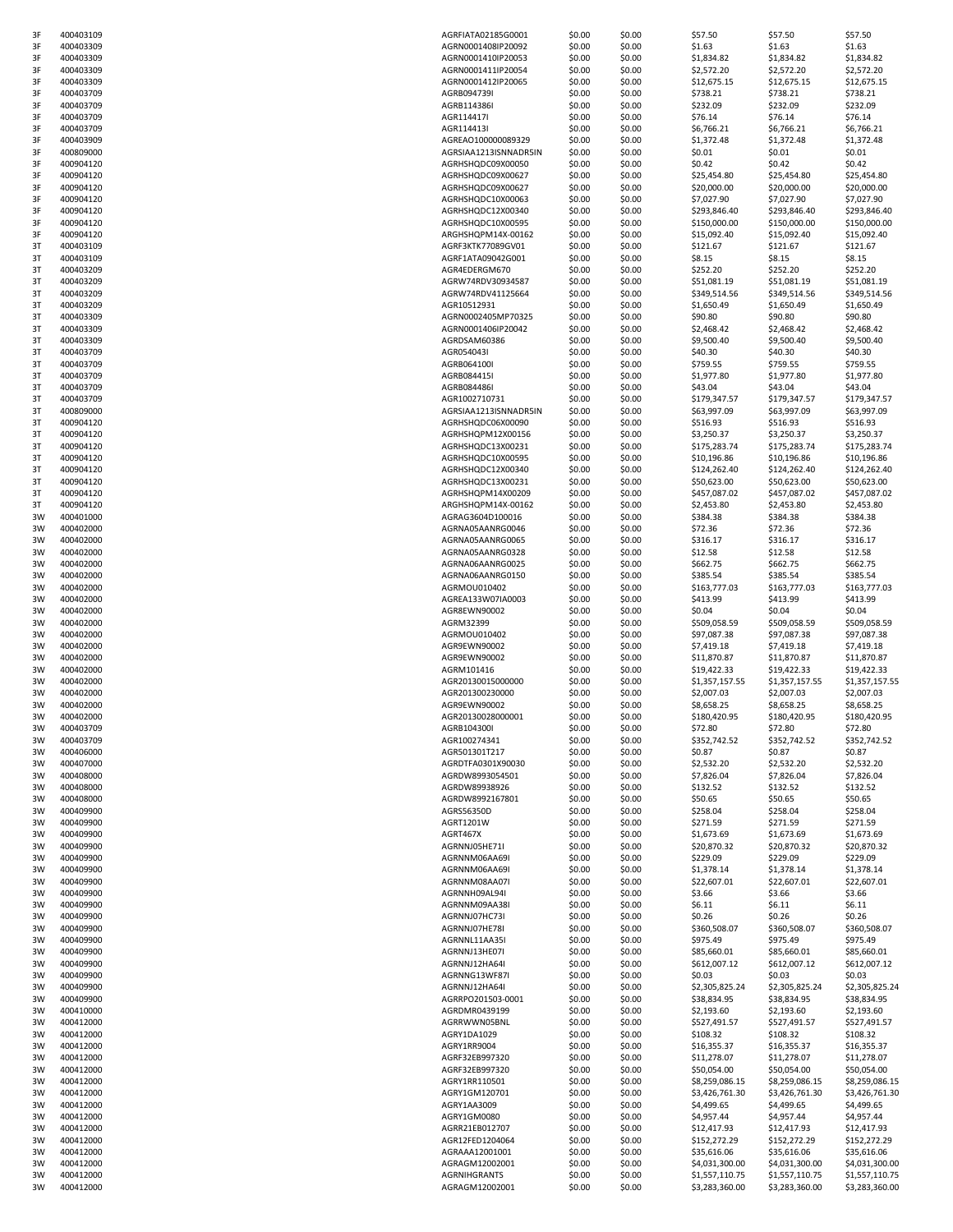| 3W        | 400412000 | AGRAAA12001002           | \$0.00 | \$0.00 | \$202,441.53   | \$202,441.53   | \$202,441.53   |
|-----------|-----------|--------------------------|--------|--------|----------------|----------------|----------------|
| 3W        | 400412000 | AGRAGM12001001           | \$0.00 | \$0.00 | \$106,124.03   | \$106,124.03   | \$106,124.03   |
| 3W        | 400412000 | AGRNIHGRANTS             | \$0.00 | \$0.00 | \$828,632.00   | \$828,632.00   | \$828,632.00   |
| 3W        | 400412000 | AGRAGM12001001           | \$0.00 | \$0.00 | \$425,298.00   | \$425,298.00   | \$425,298.00   |
| 3W        | 400412000 | AGRR21AI113565           | \$0.00 | \$0.00 | \$386,184.86   | \$386,184.86   | \$386,184.86   |
|           |           |                          |        |        |                |                |                |
| 3W        | 400412000 | AGRNRCHQ6014D0012        | \$0.00 | \$0.00 | \$2,083,949.94 | \$2,083,949.94 | \$2,083,949.94 |
| 3W        | 400420000 | AGRW10080                | \$0.00 | \$0.00 | \$10,071.02    | \$10,071.02    | \$10,071.02    |
| 3W        | 400801000 | AGRSIAA02NPMNA           | \$0.00 | \$0.00 | \$6,056.02     | \$6,056.02     | \$6,056.02     |
| 3W        | 400801000 | AGRSIAA02NPMNA2          | \$0.00 | \$0.00 | \$2.00         | \$2.00         | \$2.00         |
| 3W        | 400801000 | AGR05474                 | \$0.00 | \$0.00 | \$201,872.49   | \$201,872.49   | \$201,872.49   |
| 3W        | 400801000 | AGRRWWFO                 | \$0.00 | \$0.00 | \$394,234.20   | \$394,234.20   | \$394,234.20   |
| 3W        | 400801000 | AGRSIAA02NPMNA4          | \$0.00 | \$0.00 | \$1,373,415.68 | \$1,373,415.68 | \$1,373,415.68 |
|           | 400801000 | AGRSIAA07ISNMNSA3        |        |        |                |                |                |
| 3W        |           |                          | \$0.00 | \$0.00 | \$58,364.35    | \$58,364.35    | \$58,364.35    |
| 3W        | 400801000 | AGRSIAA08ISNMNSA3        | \$0.00 | \$0.00 | \$409.71       | \$409.71       | \$409.71       |
| 3W        | 400801000 | AGRSIAA09ISNMNSA15       | \$0.00 | \$0.00 | \$123,016.99   | \$123,016.99   | \$123,016.99   |
| 3W        | 400801000 | AGRSIAA10ISNMNSA12       | \$0.00 | \$0.00 | \$61,986.07    | \$61,986.07    | \$61,986.07    |
| 3W        | 400801000 | AGRSIAA11ISNMNSA15       | \$0.00 | \$0.00 | \$464,364.34   | \$464,364.34   | \$464,364.34   |
| 3W        | 400801000 | AGRSIAA10ISNMNSA12       | \$0.00 | \$0.00 | \$6,200.00     | \$6,200.00     | \$6,200.00     |
| 3W        | 400801000 | AGRSIAA12ISNMNSA09       | \$0.00 | \$0.00 | \$936,544.94   | \$936,544.94   | \$936,544.94   |
| 3W        | 400801000 | AGRSIAA13ISNMNSA2        | \$0.00 | \$0.00 | \$5,287,288.37 | \$5,287,288.37 | \$5,287,288.37 |
|           |           |                          |        |        |                |                |                |
| 3W        | 400801000 | AGR1931CP14Y0001-140001  | \$0.00 | \$0.00 | \$7,366,520.91 | \$7,366,520.91 | \$7,366,520.91 |
| 3W        | 400802000 | AGRSIAA03NPMNA4          | \$0.00 | \$0.00 | \$8,200.00     | \$8,200.00     | \$8,200.00     |
| 3W        | 400802000 | AGRSIAA05NPPTR02         | \$0.00 | \$0.00 | \$95.26        | \$95.26        | \$95.26        |
| 3W        | 400802000 | AGRSIAA06ISN             | \$0.00 | \$0.00 | \$175.17       | \$175.17       | \$175.17       |
| 3W        | 400802000 | AGRSIAA07ISN             | \$0.00 | \$0.00 | \$46.59        | \$46.59        | \$46.59        |
| 3W        | 400802000 | AGRSIAA08ISN             | \$0.00 | \$0.00 | \$39.54        | \$39.54        | \$39.54        |
| 3W        | 400802000 | AGRSIAA10ISNCTR10        | \$0.00 | \$0.00 | \$2,425.41     | \$2,425.41     | \$2,425.41     |
|           | 400802000 |                          |        |        |                |                |                |
| 3W        |           | AGRSIAA12ISNCTR01        | \$0.00 | \$0.00 | \$623.41       | \$623.41       | \$623.41       |
| 3W        | 400802000 | AGRSIAA10ISNCTR10        | \$0.00 | \$0.00 | \$30,000.00    | \$30,000.00    | \$30,000.00    |
| 3W        | 400802000 | AGR1931CM14Y0004-140001  | \$0.00 | \$0.00 | \$151,337.06   | \$151,337.06   | \$151,337.06   |
| 3W        | 400809000 | AGRS-OES-10-IAA-0021     | \$0.00 | \$0.00 | \$6.34         | \$6.34         | \$6.34         |
| 3W        | 400809000 | AGR13FINOGA023           | \$0.00 | \$0.00 | \$28.44        | \$28.44        | \$28.44        |
| 3W        | 400809000 | AGRS-OES-09-IAA-0022     | \$0.00 | \$0.00 | \$300.66       | \$300.66       | \$300.66       |
| 3W        | 400809000 | AGR14FINOGA0121          | \$0.00 | \$0.00 | \$26,008.75    | \$26,008.75    | \$26,008.75    |
|           |           |                          |        |        |                |                |                |
| 3W        | 400809000 | AGR14FINOGA0201          | \$0.00 | \$0.00 | \$17.83        | \$17.83        | \$17.83        |
| 3W        | 400809000 | AGR14FINOGA0241          | \$0.00 | \$0.00 | \$12,710.35    | \$12,710.35    | \$12,710.35    |
| 3W        | 400809000 | AGR1931BH13Y0002-0001    | \$0.00 | \$0.00 | \$84,664.49    | \$84,664.49    | \$84,664.49    |
| 3W        | 400890000 | AGR065067A               | \$0.00 | \$0.00 | \$851.70       | \$851.70       | \$851.70       |
| 3W        | 400890000 | AGR903717                | \$0.00 | \$0.00 | \$43,756.46    | \$43,756.46    | \$43,756.46    |
| 3W        | 400890000 | AGRS03717                | \$0.00 | \$0.00 | \$166.79       | \$166.79       | \$166.79       |
| 3W        | 400890000 | AGRSOES10IAA0024         | \$0.00 | \$0.00 | \$9,911.14     | \$9,911.14     | \$9,911.14     |
| 3W        | 400890000 | AGR017316                | \$0.00 | \$0.00 | \$83,084.91    | \$83,084.91    | \$83,084.91    |
|           |           |                          |        |        |                |                |                |
| 3W        | 400904120 | AGRHSHQPM14X00008        | \$0.00 | \$0.00 | \$81,442.48    | \$81,442.48    | \$81,442.48    |
| 3W        | 401001020 | 189J2992                 | \$0.00 | \$0.00 | \$0.01         | \$0.01         | \$0.01         |
| 3W        | 401001020 | 189J4140                 | \$0.00 | \$0.00 | \$3,429.21     | \$3,429.21     | \$3,429.21     |
| 3W        | 401001020 | 189J4277                 | \$0.00 | \$0.00 | \$811.27       | \$811.27       | \$811.27       |
| 3W        | 401001020 | 189QBC02                 | \$0.00 | \$0.00 | \$4,450.13     | \$4,450.13     | \$4,450.13     |
| 3W        | 401001020 | 189QBD02                 | \$0.00 | \$0.00 | \$119,268.83   | \$119,268.83   | \$119,268.83   |
| 3W        | 401001020 | 189QBE02                 | \$0.00 | \$0.00 | \$1,335.80     | \$1,335.80     | \$1,335.80     |
|           |           |                          |        |        |                |                |                |
| 3W        | 401001020 | 189Q4231                 | \$0.00 | \$0.00 | \$23,182.34    | \$23,182.34    | \$23,182.34    |
| 3W        | 401001020 | 189QBI02                 | \$0.00 | \$0.00 | \$74,318.72    | \$74,318.72    | \$74,318.72    |
| 3W        | 401001020 | 189QBC02                 | \$0.00 | \$0.00 | \$101,941.75   | \$101,941.75   | \$101,941.75   |
| 3W        | 401001020 | 189QBD02                 | \$0.00 | \$0.00 | \$73,786.42    | \$73,786.42    | \$73,786.42    |
| 3W        | 401001020 | 189QBV02                 | \$0.00 | \$0.00 | \$9,993.07     | \$9,993.07     | \$9,993.07     |
| 3W        | 401001020 | 189QBJ13                 | \$0.00 | \$0.00 | \$49.56        | \$49.56        | \$49.56        |
| 3W        | 401001020 | AGRNRCHQ2514D0002        | \$0.00 | \$0.00 | \$404,167.68   | \$404,167.68   | \$404,167.68   |
|           |           |                          |        |        |                |                |                |
| 3W        | 401001020 | 189QBI02                 | \$0.00 | \$0.00 | \$58,252.43    | \$58,252.43    | \$58,252.43    |
| 3W        | 401001020 | 189QBE02                 | \$0.00 | \$0.00 | \$14,563.11    | \$14,563.11    | \$14,563.11    |
| 3W        | 401001060 | 189L2590                 | \$0.00 | \$0.00 | \$133.81       | \$133.81       | \$133.81       |
| 3W        | 401001060 | 189W6139                 | \$0.00 | \$0.00 | \$0.01         | \$0.01         | \$0.01         |
| 3W        | 401001060 | 189Y6833                 | \$0.00 | \$0.00 | \$145.88       | \$145.88       | \$145.88       |
| 3W        | 401001060 | 189N6112                 | \$0.00 | \$0.00 | \$0.02         | \$0.02         | \$0.02         |
| 3W        | 401001060 | 189N6876                 | \$0.00 | \$0.00 | \$2,475.79     | \$2,475.79     | \$2,475.79     |
| 3W        |           | 189N6859                 | \$0.00 |        | \$11,605.82    | \$11,605.82    | \$11,605.82    |
|           | 401001060 |                          |        | \$0.00 |                |                |                |
| 3W        | 401001060 | 189N6760                 | \$0.00 | \$0.00 | \$96.23        | \$96.23        | \$96.23        |
| 3W        | 401001060 | 189N6998                 | \$0.00 | \$0.00 | \$197.49       | \$197.49       | \$197.49       |
| 3W        | 401001060 | 189V6045                 | \$0.00 | \$0.00 | \$167.02       | \$167.02       | \$167.02       |
| 3W        | 401001060 | 189N6542                 | \$0.00 | \$0.00 | \$1,221.79     | \$1,221.79     | \$1,221.79     |
| 3W        | 401001060 | 189N6765                 | \$0.00 | \$0.00 | \$154,908.75   | \$154,908.75   | \$154,908.75   |
| 3W        | 401001060 | 189V6150                 | \$0.00 | \$0.00 | \$42,223.46    | \$42,223.46    | \$42,223.46    |
| 3W        | 401001060 | 189V6036                 | \$0.00 | \$0.00 | \$26,849.79    | \$26,849.79    | \$26,849.79    |
|           |           |                          |        |        |                |                | \$188,598.58   |
| 3W        | 401001060 | 189N6796                 | \$0.00 | \$0.00 | \$188,598.58   | \$188,598.58   |                |
| 3W        | 401001060 | 189V6196                 | \$0.00 | \$0.00 | \$29,178.82    | \$29,178.82    | \$29,178.82    |
| 3W        | 401001060 | 189V6462                 | \$0.00 | \$0.00 | \$4,773.49     | \$4,773.49     | \$4,773.49     |
| 3W        | 401001060 | AGRNRCHQ6014D0010        | \$0.00 | \$0.00 | \$120,574.91   | \$120,574.91   | \$120,574.91   |
| 3W        | 401001060 | AGRNRCHQ6014D0024        | \$0.00 | \$0.00 | \$18,318.37    | \$18,318.37    | \$18,318.37    |
| 3W        | 401001060 | AGRNRCHQ6014D0023        | \$0.00 | \$0.00 | \$12,978.47    | \$12,978.47    | \$12,978.47    |
| 3W        | 401001060 | AGRNRCHQ6014D0026        | \$0.00 | \$0.00 | \$91,500.45    | \$91,500.45    | \$91,500.45    |
|           |           |                          |        |        |                |                |                |
| 3W        | 401001060 | 189V6036                 | \$0.00 | \$0.00 | \$121,359.22   | \$121,359.22   | \$121,359.22   |
| 3W        | 401001060 | 189V6196                 | \$0.00 | \$0.00 | \$38,834.95    | \$38,834.95    | \$38,834.95    |
| 3W        | 401001060 | 189N6980                 | \$0.00 | \$0.00 | \$123,528.46   | \$123,528.46   | \$123,528.46   |
| 3W        | 401001060 | 189V6415                 | \$0.00 | \$0.00 | \$69,511.11    | \$69,511.11    | \$69,511.11    |
| 3W        | 401001060 | 189V6400                 | \$0.00 | \$0.00 | \$106,714.53   | \$106,714.53   | \$106,714.53   |
| 3W        | 401001060 | AGRNRCHQ6014D0012        | \$0.00 | \$0.00 | \$89,010.75    | \$89,010.75    | \$89,010.75    |
| 3W        | 401001060 | AGRNRCHQ6014D0023        | \$0.00 | \$0.00 | \$145,631.07   | \$145,631.07   | \$145,631.07   |
| 3W        | 401001060 | AGRNRCHQ6014D0026        | \$0.00 | \$0.00 | \$48,543.69    | \$48,543.69    | \$48,543.69    |
|           |           |                          | \$0.00 |        |                | \$55,537.51    | \$55,537.51    |
| 3W        | 401001070 | 189N7510                 |        | \$0.00 | \$55,537.51    |                |                |
| 3W        | 401001070 | 189N7510                 | \$0.00 | \$0.00 | \$970,873.79   | \$970,873.79   | \$970,873.79   |
| 3Z        | 400809000 | AGRSOES10IAA0024         | \$0.00 | \$0.00 | \$187,676.01   | \$187,676.01   | \$187,676.01   |
| 3Z        | 400809000 | AGR 19318814Y0007-140001 | \$0.00 | \$0.00 | \$173,834.70   | \$173,834.70   | \$173,834.70   |
| AD        | PS0202132 |                          | \$0.00 | \$0.00 | \$38,795.51    | \$38,795.51    | \$38,795.51    |
| <b>B2</b> | CJ0100000 |                          | \$0.00 | \$0.00 | \$556.53       | \$556.53       | \$556.53       |
| ΒG        | CJ0100000 |                          | \$0.00 | \$0.00 | \$232,556.56   | \$232,556.56   | \$232,556.56   |
| ΒG        | CJ0100000 |                          | \$0.00 | \$0.00 | \$490,000.00   | \$490,000.00   | \$490,000.00   |
|           |           |                          |        |        |                |                |                |
| ΒG        | CJ0200000 |                          | \$0.00 | \$0.00 | \$1,715.20     | \$1,715.20     | \$1,715.20     |
| BN        | TE1103000 |                          | \$0.00 | \$0.00 | \$157,396.76   | \$157,396.76   | \$157,396.76   |
| BN        | TE1201000 |                          | \$0.00 | \$0.00 | \$14,726.54    | \$14,726.54    | \$14,726.54    |
| ΒN        | TE1201000 |                          | \$0.00 | \$0.00 | \$115,998.00   | \$115,998.00   | \$115,998.00   |
| ΒN        | TE1201000 |                          | \$0.00 | \$0.00 | \$351,000.00   | \$351,000.00   | \$351,000.00   |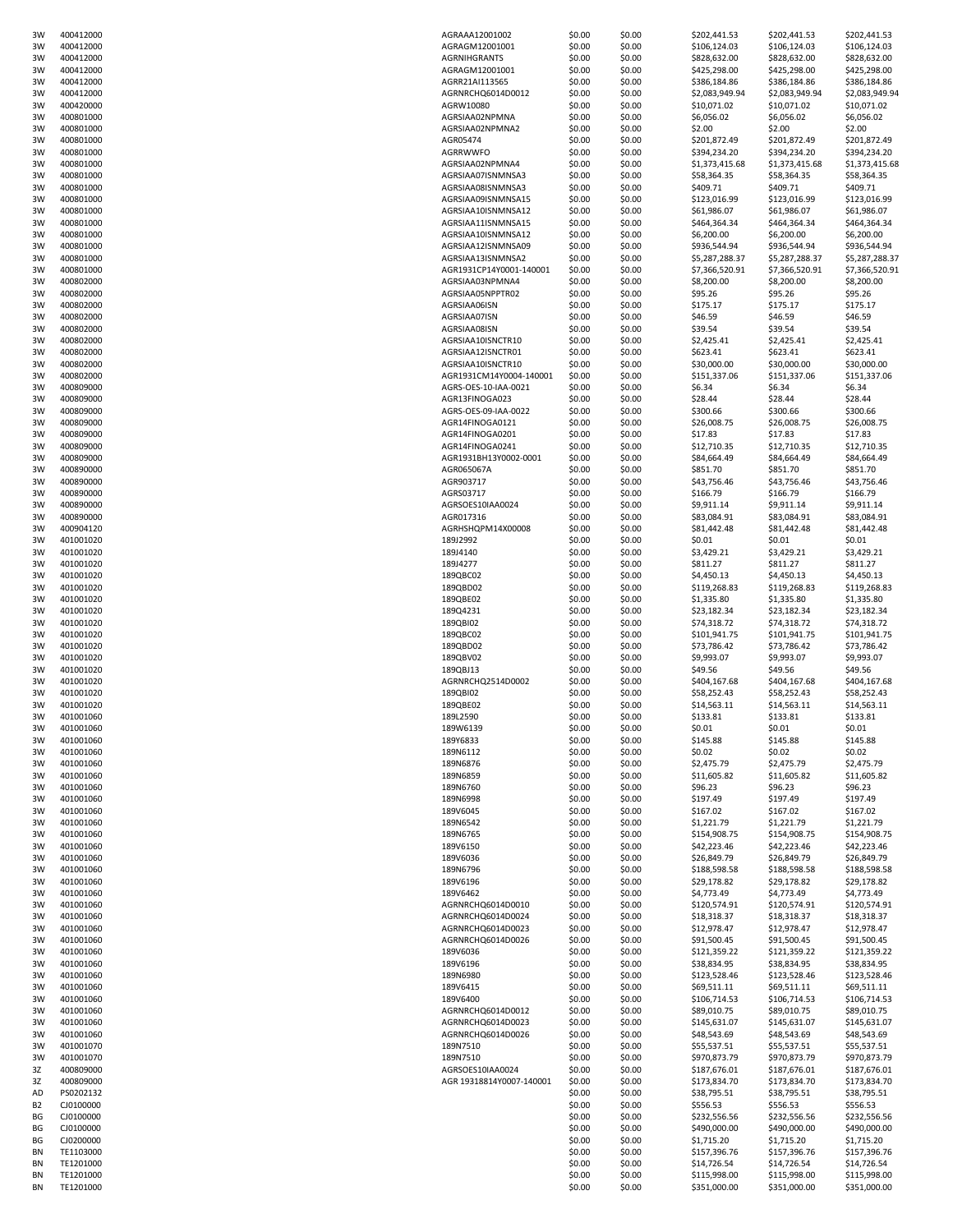| BN              | TE1301000              |
|-----------------|------------------------|
| BN              | TG0100000              |
| CN              | AF5810000              |
| CN              | AF5832020              |
| C<br>'N         | AF5832030              |
| CN              | AF5832030              |
| C<br>'N         | AF5832030              |
| CN              | NT0104000              |
| C<br>'N         | RC0113000              |
| CN              | RC0424000              |
| FO              | GD2540101              |
| FO              | GD2540200              |
| FO              | GD2540200              |
| FO<br>FO        | GD2540250<br>GD2540250 |
| FO              | GD2540600              |
| FO              | GD2540980              |
| FO              | GD5001000              |
| NΜ              | NN5010000              |
| NS              | NN2001000              |
| NS              | NN2001000              |
| ΝS              | NN4009010              |
| ΝS              | NN4009010              |
| ΝS              | NN4009020              |
| ΝS              | NN4009020              |
| ΝS              | NN4009030              |
| ΝS              | NN4009030              |
| ΝS              | NN4010010              |
| NS              | NN4010021              |
| <b>NS</b><br>NS | NN4011010              |
| ΝS              | NN4011020<br>NN4012010 |
| NS              | NN4012010              |
| <b>NS</b>       | NN4012030              |
| ΝS              | NN5001010              |
| NS              | NN5001010              |
| NS              | NN5001010              |
| ΝS              | NN5002010              |
| ΝS              | NN5002010              |
| NS              | NN5002010              |
| ΝS              | NN5002010              |
| ΝS              | NN5002020              |
| ΝS<br>NS        | NN5002020<br>NN5002020 |
| NS              | NN5002020              |
| ΝS              | NN5002040              |
| ΝS              | NN5003010              |
| ΝS              | NN5003020              |
| ΝS              | NN5003020              |
| ΝS              | NN5003040              |
| ΝS<br>NS        | NN5004010<br>NN5004010 |
| NS              | NN5004010              |
| NS              | NN5004020              |
| ΝS              | NN5004020              |
| ΝS              | NN5004020              |
| NS              | NN5004020              |
| NS              | NN5004020              |
| NS              | NN5006010              |
| NS<br>NS        | NN500W000<br>NN500W000 |
| NS              | NN5070010              |
| NS              | NN5070010              |
| NS              | NN5070040              |
| ΝS              | NN5070040              |
| ΝS              | NN9100000              |
| NS              | NN9301000              |
| ТC<br>т         | DP0902090<br>DP1204010 |
| т               | DP4011093              |
| T               | DP4011093              |
| ΤC              | DP4015011              |
| T               | DP4015042              |
| т               | DP4015042              |
| T               | DP4015043              |
| т               | DP4015051              |
| TF              | GD3006000              |
| TF              | GD3012000              |
| TF<br>TF        | HQ1001000<br>HQ1001000 |
| TF              | HU2006200              |
| U <sub>2</sub>  | HU1004200              |
| UX              | EZ5012300              |
| VE              | ST5001020              |
| VE              | ST5001020              |
| VE              | ST5001030              |
| VE<br>VE        | ST5001040<br>ST6001020 |
| VE              | ST6001031              |
| VE              |                        |
|                 | ST6001032              |
| VE              | ST6001034              |
| WA              | 39KA00000              |
| WA              | 39KC02000              |
| WA              | 39KG01000              |
| WA              | 39KG01000              |
| WA              | AT5015033              |
| WA<br>WA        | FS1001000<br>FS1001000 |

| ΒN | TE1301000 |              | \$0.00 | \$0.00 | \$33,066.90    | \$33,066.90    | \$33,066.90    |
|----|-----------|--------------|--------|--------|----------------|----------------|----------------|
| ΒN | TG0100000 |              | \$0.00 | \$0.00 | \$35,932.05    | \$35,932.05    | \$35,932.05    |
| СN | AF5810000 |              | \$0.00 | \$0.00 | \$81,730.61    | \$81,730.61    | \$81,730.61    |
|    | AF5832020 |              |        |        |                |                |                |
| СN |           |              | \$0.00 | \$0.00 | \$125,339.66   | \$125,339.66   | \$125,339.66   |
| СN | AF5832030 | NE-0301604   | \$0.00 | \$0.00 | \$80,950.20    | \$80,950.20    | \$80,950.20    |
| СN | AF5832030 | NE-0301604   | \$0.00 | \$0.00 | \$290,725.86   | \$290,725.86   | \$290,725.86   |
| СN | AF5832030 |              | \$0.00 | \$0.00 | \$8,902.47     | \$8,902.47     | \$8,902.47     |
| СN | NT0104000 |              | \$0.00 | \$0.00 | \$790,264.99   | \$790,264.99   | \$790,264.99   |
| СN | RC0113000 |              | \$0.00 | \$0.00 | \$1,331.44     | \$1,331.44     | \$1,331.44     |
|    |           |              |        |        |                |                |                |
| СN | RC0424000 |              | \$0.00 | \$0.00 | \$18,777.52    | \$18,777.52    | \$18,777.52    |
| FO | GD2540101 |              | \$0.00 | \$0.00 | \$5,874.02     | \$5,874.02     | \$5,874.02     |
| FO | GD2540200 |              | \$0.00 | \$0.00 | \$6,738.10     | \$6,738.10     | \$6,738.10     |
|    | GD2540200 |              | \$0.00 | \$0.00 |                |                | \$225,586.00   |
| FO |           |              |        |        | \$225,586.00   | \$225,586.00   |                |
| FO | GD2540250 |              | \$0.00 | \$0.00 | \$20,535.83    | \$20,535.83    | \$20,535.83    |
| FO | GD2540250 |              | \$0.00 | \$0.00 | \$8,874.00     | \$8,874.00     | \$8,874.00     |
| FO | GD2540600 |              | \$0.00 | \$0.00 | \$137.38       | \$137.38       | \$137.38       |
| FO | GD2540980 |              | \$0.00 | \$0.00 | \$79,346.83    | \$79,346.83    | \$79,346.83    |
|    |           |              |        |        |                |                |                |
| FO | GD5001000 |              | \$0.00 | \$0.00 | \$51,843.73    | \$51,843.73    | \$51,843.73    |
| NΜ | NN5010000 |              | \$0.00 | \$0.00 | \$690,541.89   | \$690,541.89   | \$690,541.89   |
| ΝS | NN2001000 |              | \$0.00 | \$0.00 | \$188,157.06   | \$188,157.06   | \$188,157.06   |
| ΝS | NN2001000 |              | \$0.00 | \$0.00 | \$177,570.00   | \$177,570.00   | \$177,570.00   |
|    |           |              |        |        |                |                |                |
| ΝS | NN4009010 |              | \$0.00 | \$0.00 | \$40,713.10    | \$40,713.10    | \$40,713.10    |
| ΝS | NN4009010 |              | \$0.00 | \$0.00 | \$54,852.57    | \$54,852.57    | \$54,852.57    |
| ΝS | NN4009020 |              | \$0.00 | \$0.00 | \$856,606.14   | \$856,606.14   | \$856,606.14   |
| ΝS | NN4009020 |              | \$0.00 | \$0.00 | \$279,929.86   | \$279,929.86   | \$279,929.86   |
| ΝS | NN4009030 |              | \$0.00 | \$0.00 | \$59,778.49    | \$59,778.49    | \$59,778.49    |
|    |           |              |        |        | \$77,675.84    |                |                |
| ΝS | NN4009030 |              | \$0.00 | \$0.00 |                | \$77,675.84    | \$77,675.84    |
| ΝS | NN4010010 |              | \$0.00 | \$0.00 | \$10,025.52    | \$10,025.52    | \$10,025.52    |
| ΝS | NN4010021 |              | \$0.00 | \$0.00 | \$752,311.94   | \$752,311.94   | \$752,311.94   |
| ΝS | NN4011010 |              | \$0.00 | \$0.00 | \$2,021.43     | \$2,021.43     | \$2,021.43     |
| ΝS | NN4011020 |              | \$0.00 | \$0.00 | \$30,292.09    | \$30,292.09    | \$30,292.09    |
|    |           |              |        |        |                |                |                |
| ΝS | NN4012010 |              | \$0.00 | \$0.00 | \$11,854.58    | \$11,854.58    | \$11,854.58    |
| ΝS | NN4012010 |              | \$0.00 | \$0.00 | \$21,097.14    | \$21,097.14    | \$21,097.14    |
| ΝS | NN4012030 |              | \$0.00 | \$0.00 | \$20,692.90    | \$20,692.90    | \$20,692.90    |
| ΝS | NN5001010 |              | \$0.00 | \$0.00 | \$214,813.60   | \$214,813.60   | \$214,813.60   |
| ΝS | NN5001010 |              | \$0.00 | \$0.00 | \$52,717.60    | \$52,717.60    | \$52,717.60    |
|    |           |              |        |        |                |                |                |
| ΝS | NN5001010 |              | \$0.00 | \$0.00 | \$252,170.00   | \$252,170.00   | \$252,170.00   |
| ΝS | NN5002010 |              | \$0.00 | \$0.00 | \$348,183.99   | \$348,183.99   | \$348,183.99   |
| ΝS | NN5002010 |              | \$0.00 | \$0.00 | \$100,739.03   | \$100,739.03   | \$100,739.03   |
| NS | NN5002010 |              | \$0.00 | \$0.00 | \$27,437.97    | \$27,437.97    | \$27,437.97    |
|    |           |              |        |        |                |                |                |
| NS | NN5002010 |              | \$0.00 | \$0.00 | \$51,651.38    | \$51,651.38    | \$51,651.38    |
| NS | NN5002020 |              | \$0.00 | \$0.00 | \$84,917.17    | \$84,917.17    | \$84,917.17    |
| NS | NN5002020 |              | \$0.00 | \$0.00 | \$3,258,229.42 | \$3,258,229.42 | \$3,258,229.42 |
| NS | NN5002020 |              | \$0.00 | \$0.00 | \$774,000.00   | \$774,000.00   | \$774,000.00   |
| NS | NN5002020 |              | \$0.00 | \$0.00 | \$131,711.02   | \$131,711.02   | \$131,711.02   |
|    |           |              |        |        |                |                |                |
| ΝS | NN5002040 |              | \$0.00 | \$0.00 | \$20,497.80    | \$20,497.80    | \$20,497.80    |
| ΝS | NN5003010 |              | \$0.00 | \$0.00 | \$257.98       | \$257.98       | \$257.98       |
| ΝS | NN5003020 |              | \$0.00 | \$0.00 | \$23,082.22    | \$23,082.22    | \$23,082.22    |
| ΝS | NN5003020 |              | \$0.00 | \$0.00 | \$14,682.50    | \$14,682.50    | \$14,682.50    |
| ΝS | NN5003040 |              | \$0.00 | \$0.00 | \$5,448.66     | \$5,448.66     | \$5,448.66     |
|    |           |              |        |        |                |                |                |
| ΝS | NN5004010 |              | \$0.00 | \$0.00 | \$91,572.33    | \$91,572.33    | \$91,572.33    |
| ΝS | NN5004010 |              | \$0.00 | \$0.00 | \$180,991.85   | \$180,991.85   | \$180,991.85   |
| ΝS | NN5004010 |              | \$0.00 | \$0.00 | \$298,260.90   | \$298,260.90   | \$298,260.90   |
| ΝS | NN5004020 |              | \$0.00 | \$0.00 | \$149,253.04   | \$149,253.04   | \$149,253.04   |
| ΝS | NN5004020 |              | \$0.00 | \$0.00 | \$1,996,070.03 | \$1,996,070.03 | \$1,996,070.03 |
|    |           |              |        |        |                |                |                |
| ΝS | NN5004020 |              | \$0.00 | \$0.00 | \$2,702,859.61 | \$2,702,859.61 | \$2,702,859.61 |
| ΝS | NN5004020 |              | \$0.00 | \$0.00 | \$3,107,105.15 | \$3,107,105.15 | \$3,107,105.15 |
| ΝS | NN5004020 |              | \$0.00 | \$0.00 | \$219,518.37   | \$219,518.37   | \$219,518.37   |
| ΝS | NN5006010 |              | \$0.00 | \$0.00 | \$41,725.33    | \$41,725.33    | \$41,725.33    |
| ΝS | NN500W000 |              | \$0.00 | \$0.00 | \$131,852.00   | \$131,852.00   | \$131,852.00   |
|    |           |              |        |        |                |                |                |
| ΝS | NN500W000 |              | \$0.00 | \$0.00 | \$112,127.17   | \$112,127.17   | \$112,127.17   |
| ΝS | NN5070010 |              | \$0.00 | \$0.00 | \$49,464.97    | \$49,464.97    | \$49,464.97    |
| ΝS | NN5070010 |              | \$0.00 | \$0.00 | \$12,912.85    | \$12,912.85    | \$12,912.85    |
| NS | NN5070040 |              | \$0.00 | \$0.00 | \$101,474.14   | \$101,474.14   | \$101,474.14   |
| ΝS | NN5070040 |              | \$0.00 | \$0.00 | \$3,873.85     | \$3,873.85     | \$3,873.85     |
|    |           |              |        |        |                |                |                |
| NS | NN9100000 |              | \$0.00 | \$0.00 | \$45,202.85    | \$45,202.85    | \$45,202.85    |
| NS | NN9301000 |              | \$0.00 | \$0.00 | \$55,820.42    | \$55,820.42    | \$55,820.42    |
| тс | DP0902090 |              | \$0.00 | \$0.00 | \$7,464.51     | \$7,464.51     | \$7,464.51     |
| ТC | DP1204010 |              | \$0.00 | \$0.00 | \$12,098.33    | \$12,098.33    | \$12,098.33    |
| тс | DP4011093 |              | \$0.00 | \$0.00 | \$2,197.28     | \$2,197.28     | \$2,197.28     |
| тс | DP4011093 |              | \$0.00 | \$0.00 | \$50,000.00    | \$50,000.00    | \$50,000.00    |
|    |           |              |        |        |                |                |                |
| тс | DP4015011 |              | \$0.00 | \$0.00 | \$40,916.51    | \$40,916.51    | \$40,916.51    |
| тс | DP4015042 |              | \$0.00 | \$0.00 | \$80,462.73    | \$80,462.73    | \$80,462.73    |
| тс | DP4015042 |              | \$0.00 | \$0.00 | \$27,495.82    | \$27,495.82    | \$27,495.82    |
| тс | DP4015043 |              | \$0.00 | \$0.00 | \$0.10         | \$0.10         | \$0.10         |
| ТC | DP4015051 |              | \$0.00 | \$0.00 | \$2,758.40     | \$2,758.40     | \$2,758.40     |
|    |           |              |        |        |                |                |                |
| TF | GD3006000 |              | \$0.00 | \$0.00 | \$944.02       | \$944.02       | \$944.02       |
| TF | GD3012000 |              | \$0.00 | \$0.00 | \$825.19       | \$825.19       | \$825.19       |
| TF | HQ1001000 |              | \$0.00 | \$0.00 | \$38,969.99    | \$38,969.99    | \$38,969.99    |
| TF | HQ1001000 |              | \$0.00 | \$0.00 | \$40,000.00    | \$40,000.00    | \$40,000.00    |
| TF | HU2006200 |              | \$0.00 | \$0.00 | \$976.23       | \$976.23       | \$976.23       |
|    |           |              |        |        |                |                |                |
| U2 | HU1004200 |              | \$0.00 | \$0.00 | \$49.63        | \$49.63        | \$49.63        |
| UX | EZ5012300 | ADSBRNL-0030 | \$0.00 | \$0.00 | \$880,159.05   | \$880,159.05   | \$880,159.05   |
| VE | ST5001020 |              | \$0.00 | \$0.00 | \$601,337.89   | \$601,337.89   | \$601,337.89   |
| VE | ST5001020 |              | \$0.00 | \$0.00 | \$635,000.00   | \$635,000.00   | \$635,000.00   |
|    |           |              |        |        |                |                |                |
| VE | ST5001030 |              | \$0.00 | \$0.00 | \$250,107.35   | \$250,107.35   | \$250,107.35   |
| VE | ST5001040 |              | \$0.00 | \$0.00 | \$284,912.98   | \$284,912.98   | \$284,912.98   |
| VE | ST6001020 |              | \$0.00 | \$0.00 | \$147,025.29   | \$147,025.29   | \$147,025.29   |
| VE | ST6001031 |              | \$0.00 | \$0.00 | \$710,887.74   | \$710,887.74   | \$710,887.74   |
|    | ST6001032 |              | \$0.00 | \$0.00 | \$886,882.88   | \$886,882.88   | \$886,882.88   |
| VE |           |              |        |        |                |                |                |
| VE | ST6001034 | AIP          | \$0.00 | \$0.00 | \$2,417,919.48 | \$2,417,919.48 | \$2,417,919.48 |
| WA | 39KA00000 | PRN11SC40000 | \$0.00 | \$0.00 | \$1,191,738.00 | \$1,191,738.00 | \$1,191,738.00 |
| WA | 39KC02000 | PRN07SC06000 | \$0.00 | \$0.00 | \$227,836.62   | \$227,836.62   | \$227,836.62   |
|    |           |              |        |        |                |                | \$31,673.11    |
| WA | 39KG01000 | PRN09SC73000 | \$0.00 | \$0.00 | \$31,673.11    | \$31,673.11    |                |
| WA | 39KG01000 | PRN10SC72000 | \$0.00 | \$0.00 | \$1,897,541.54 | \$1,897,541.54 | \$1,897,541.54 |
| WA | AT5015033 |              | \$0.00 | \$0.00 | \$976.52       | \$976.52       | \$976.52       |
| WA | FS1001000 |              | \$0.00 | \$0.00 | \$99,256.64    | \$99,256.64    | \$99,256.64    |
| WA | FS1001000 |              | \$0.00 | \$0.00 | \$1,816,000.00 | \$1,816,000.00 | \$1,816,000.00 |
| WA | FS1002000 |              | \$0.00 | \$0.00 | \$477,260.00   | \$477,260.00   | \$477,260.00   |
|    |           |              |        |        |                |                |                |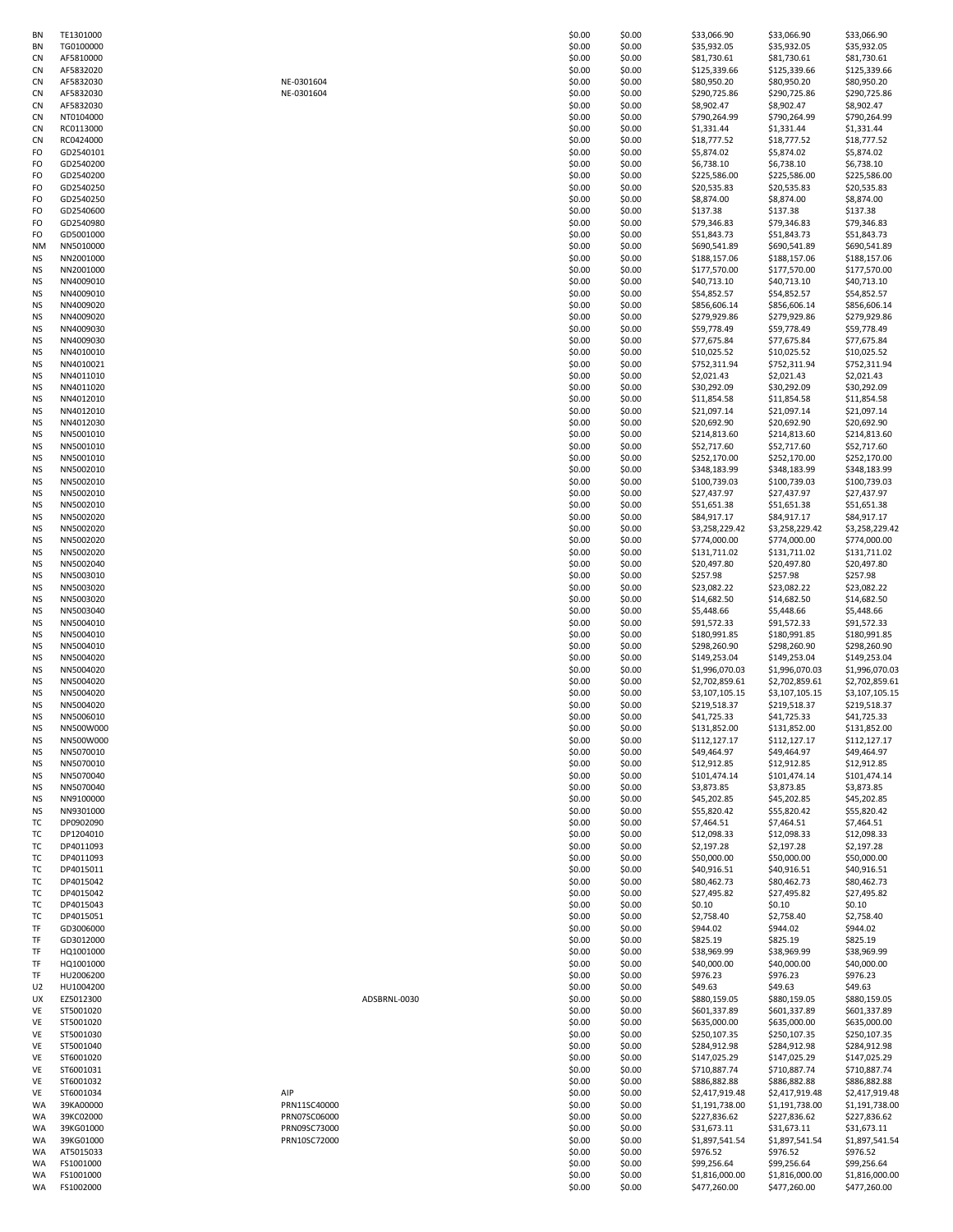| WA       | FS1002000 |            | \$0.00 | \$0.00 | \$286,000.00    | \$286,000.00    | \$286,000.00    |
|----------|-----------|------------|--------|--------|-----------------|-----------------|-----------------|
| WA       | FS1004000 |            | \$0.00 | \$0.00 | \$13,538.24     | \$13,538.24     | \$13,538.24     |
| WA       | FS1004000 |            | \$0.00 | \$0.00 | \$140,000.00    | \$140,000.00    | \$140,000.00    |
| WA       | FS1005000 |            | \$0.00 | \$0.00 | \$204,337.28    | \$204,337.28    | \$204,337.28    |
| WA       | FS1005000 |            | \$0.00 | \$0.00 | \$576,000.00    | \$576,000.00    | \$576,000.00    |
| WA       | FS1006000 |            | \$0.00 | \$0.00 | \$36,841.40     | \$36,841.40     | \$36,841.40     |
| WA       | FS1006000 |            | \$0.00 | \$0.00 | \$161,000.00    | \$161,000.00    | \$161,000.00    |
| WA       | FS1007000 |            | \$0.00 | \$0.00 | \$64,439.16     | \$64,439.16     | \$64,439.16     |
| WA       | FS1007000 |            | \$0.00 | \$0.00 | \$142,000.00    | \$142,000.00    | \$142,000.00    |
|          | FS1009000 |            | \$0.00 | \$0.00 |                 | \$196,390.81    | \$196,390.81    |
| WA       |           |            |        |        | \$196,390.81    |                 |                 |
| WA       | FS1009000 |            | \$0.00 | \$0.00 | \$160,000.00    | \$160,000.00    | \$160,000.00    |
| WA       | KA1102080 |            | \$0.00 | \$0.00 | \$20,921.92     | \$20,921.92     | \$20,921.92     |
| WA       | KA1102811 |            | \$0.00 | \$0.00 | \$2,418,988.43  | \$2,418,988.43  | \$2,418,988.43  |
| WA       | KA1102811 |            | \$0.00 | \$0.00 | \$11,981.92     | \$11,981.92     | \$11,981.92     |
| WA       | KA1102812 |            | \$0.00 | \$0.00 | \$1,140,178.56  | \$1,140,178.56  | \$1,140,178.56  |
| WA       | KA1102812 |            | \$0.00 | \$0.00 | \$683,221.38    | \$683,221.38    | \$683,221.38    |
| WA       | KA1301031 | EQUMIE71RG | \$0.00 | \$0.00 | \$0.15          | \$0.15          | \$0.15          |
| WA       | KA1502021 |            | \$0.00 | \$0.00 | \$5,898.40      | \$5,898.40      | \$5,898.40      |
| WA       | KA2101020 | OPEMIE30YD | \$0.00 | \$0.00 | \$3,091,967.46  | \$3,091,967.46  | \$3,091,967.46  |
| WA       | KA2101020 |            | \$0.00 | \$0.00 | \$260,251.58    | \$260,251.58    | \$260,251.58    |
| WA       | KA2101020 | OPEMIE30YD | \$0.00 | \$0.00 | \$2,363,000.00  | \$2,363,000.00  | \$2,363,000.00  |
| WA       | KA2101030 |            | \$0.00 | \$0.00 | \$235,144.86    | \$235,144.86    | \$235,144.86    |
| WA       | KA2102021 |            | \$0.00 | \$0.00 | \$6,649,815.75  | \$6,649,815.75  | \$6,649,815.75  |
| WA       | KA2102021 |            | \$0.00 | \$0.00 | \$918,975.45    |                 |                 |
|          |           | EQU        |        |        |                 | \$918,975.45    | \$918,975.45    |
| WA       | KA2102021 |            | \$0.00 | \$0.00 | \$5,978,000.00  | \$5,978,000.00  | \$5,978,000.00  |
| WA       | KA2102021 | EQU        | \$0.00 | \$0.00 | \$462,000.00    | \$462,000.00    | \$462,000.00    |
| WA       | KA2102090 |            | \$0.00 | \$0.00 | \$48,031.60     | \$48,031.60     | \$48,031.60     |
| WA       | KA2201020 |            | \$0.00 | \$0.00 | \$127,467.03    | \$127,467.03    | \$127,467.03    |
| WA       | KA2201020 |            | \$0.00 | \$0.00 | \$1,366,000.00  | \$1,366,000.00  | \$1,366,000.00  |
| WA       | KA2202010 |            | \$0.00 | \$0.00 | \$257,322.81    | \$257,322.81    | \$257,322.81    |
| WA       | KA2202010 |            | \$0.00 | \$0.00 | \$271,000.00    | \$271,000.00    | \$271,000.00    |
| WA       | KA2202090 |            | \$0.00 | \$0.00 | \$532,623.55    | \$532,623.55    | \$532,623.55    |
| WA       | KA2202090 |            | \$0.00 | \$0.00 | \$635,000.00    | \$635,000.00    | \$635,000.00    |
| WA       | KA2202090 |            | \$0.00 | \$0.00 | \$233,000.00    | \$233,000.00    | \$233,000.00    |
| WA       | KA2203012 |            | \$0.00 | \$0.00 | \$548,447.16    | \$548,447.16    | \$548,447.16    |
| WA       | KA2203012 |            | \$0.00 | \$0.00 | \$500,000.00    | \$500,000.00    | \$500,000.00    |
| WA       | KA2301020 |            | \$0.00 | \$0.00 | \$456,044.54    | \$456,044.54    | \$456,044.54    |
| WA       | KA2301020 |            | \$0.00 | \$0.00 | \$335,000.00    | \$335,000.00    | \$335,000.00    |
|          | KA2302090 |            | \$0.00 | \$0.00 | \$173,525.49    |                 | \$173,525.49    |
| WA       |           |            |        |        |                 | \$173,525.49    |                 |
| WA       | KA2303011 | OPEMIE11WB | \$0.00 | \$0.00 | \$267,611.50    | \$267,611.50    | \$267,611.50    |
| WA       | KA2303011 | EQUMIE11WB | \$0.00 | \$0.00 | \$849,683.16    | \$849,683.16    | \$849,683.16    |
| WA       | KA2303011 | EQUMIE11WB | \$0.00 | \$0.00 | \$1,500,000.00  | \$1,500,000.00  | \$1,500,000.00  |
| WA       | KA2401012 |            | \$0.00 | \$0.00 | \$395,367.64    | \$395,367.64    | \$395,367.64    |
| WA       | KA2401021 |            | \$0.00 | \$0.00 | \$474,539.40    | \$474,539.40    | \$474,539.40    |
| WA       | KA2401021 |            | \$0.00 | \$0.00 | \$96,000.00     | \$96,000.00     | \$96,000.00     |
| WA       | KA2401022 |            | \$0.00 | \$0.00 | \$17,800.80     | \$17,800.80     | \$17,800.80     |
| WA       | KA2403013 | EQU        | \$0.00 | \$0.00 | \$13,302.54     | \$13,302.54     | \$13,302.54     |
| WA       | KA2403013 |            | \$0.00 | \$0.00 | \$76,096.55     | \$76,096.55     | \$76,096.55     |
| WA       | KA2403013 |            | \$0.00 | \$0.00 | \$73,000.00     | \$73,000.00     | \$73,000.00     |
| WA       | KA2501012 |            | \$0.00 | \$0.00 | \$93,102.58     | \$93,102.58     | \$93,102.58     |
| WA       | KA2501021 |            | \$0.00 | \$0.00 | \$631,654.41    | \$631,654.41    | \$631,654.41    |
| WA       | KA2501022 |            | \$0.00 | \$0.00 | \$355,093.27    | \$355,093.27    | \$355,093.27    |
|          |           |            |        |        | \$366,000.00    |                 |                 |
| WA       | KA2501022 |            | \$0.00 | \$0.00 |                 | \$366,000.00    | \$366,000.00    |
| WA       | KA2501032 |            | \$0.00 | \$0.00 | \$1,019,832.67  | \$1,019,832.67  | \$1,019,832.67  |
| WA       | KA2501032 |            | \$0.00 | \$0.00 | \$411,000.00    | \$411,000.00    | \$411,000.00    |
| WA       | KA2602010 |            | \$0.00 | \$0.00 | \$1,206,557.25  | \$1,206,557.25  | \$1,206,557.25  |
| WA       | KA2602010 | AIP        | \$0.00 | \$0.00 | \$1,372,252.40  | \$1,372,252.40  | \$1,372,252.40  |
| WA       | KA2602010 |            | \$0.00 | \$0.00 | \$955,000.00    | \$955,000.00    | \$955,000.00    |
| WA       | KB0101022 |            | \$0.00 | \$0.00 | \$491,004.99    | \$491,004.99    | \$491,004.99    |
| WA       | KB0181012 |            | \$0.00 | \$0.00 | \$36,453.78     | \$36,453.78     | \$36,453.78     |
| WA       | KB0181012 |            | \$0.00 | \$0.00 | \$34,228.17     | \$34,228.17     | \$34,228.17     |
| WA       | KB0201021 | EQUMIE01VB | \$0.00 | \$0.00 | \$660,358.44    | \$660,358.44    | \$660,358.44    |
| WA       | KB0201021 |            | \$0.00 | \$0.00 | \$1,628,120.91  | \$1,628,120.91  | \$1,628,120.91  |
| WA       | KB0201021 |            | \$0.00 | \$0.00 | \$1,726,616.00  | \$1,726,616.00  | \$1,726,616.00  |
| WA       | KB0201022 |            | \$0.00 | \$0.00 | \$3,693.37      | \$3,693.37      | \$3,693.37      |
| WA       | KB0201052 |            | \$0.00 | \$0.00 | \$665,640.59    | \$665,640.59    | \$665,640.59    |
| WA       | KB0202011 | EQU        | \$0.00 | \$0.00 | \$328,681.04    | \$328,681.04    | \$328,681.04    |
| WA       | KB0202011 | AIP        | \$0.00 | \$0.00 | \$1,954,269.88  | \$1,954,269.88  | \$1,954,269.88  |
| WA       | KB0202011 |            | \$0.00 | \$0.00 | \$37,424,737.42 | \$37,424,737.42 | \$37,424,737.42 |
| WA       | KB0202011 | EQU        | \$0.00 | \$0.00 | \$1,200,000.00  |                 | \$1,200,000.00  |
|          | KB0202011 |            |        |        | \$2,300,000.00  | \$1,200,000.00  |                 |
| WA<br>WA |           | AIP        | \$0.00 | \$0.00 |                 | \$2,300,000.00  | \$2,300,000.00  |
|          | KB0202011 |            | \$0.00 | \$0.00 | \$36,272,149.00 | \$36,272,149.00 | \$36,272,149.00 |
| WA       | KB0202011 | EQU        | \$0.00 | \$0.00 | \$344,921.00    | \$344,921.00    | \$344,921.00    |
| WA       | KB0202011 | AIP        | \$0.00 | \$0.00 | \$661,098.00    | \$661,098.00    | \$661,098.00    |
| WA       | KB0202012 | EQU        | \$0.00 | \$0.00 | \$2,679,749.14  | \$2,679,749.14  | \$2,679,749.14  |
| WA       | KB0202012 |            | \$0.00 | \$0.00 | \$3,788,403.48  | \$3,788,403.48  | \$3,788,403.48  |
| WA       | KB0202012 | EQU        | \$0.00 | \$0.00 | \$1,034,762.00  | \$1,034,762.00  | \$1,034,762.00  |
| WA       | KB0202030 |            | \$0.00 | \$0.00 | \$3,083.37      | \$3,083.37      | \$3,083.37      |
| WA       | KB0281011 |            | \$0.00 | \$0.00 | \$12,350,000.00 | \$12,350,000.00 | \$12,350,000.00 |
| WA       | KB0281011 |            | \$0.00 | \$0.00 | \$267,025.04    | \$267,025.04    | \$267,025.04    |
| WA       | KB0281011 |            | \$0.00 | \$0.00 | \$182,974.96    | \$182,974.96    | \$182,974.96    |
| WA       | KB0301020 |            | \$0.00 | \$0.00 | \$386,990.26    | \$386,990.26    | \$386,990.26    |
| WA       | KB0301042 |            | \$0.00 | \$0.00 | \$454,765.36    | \$454,765.36    | \$454,765.36    |
| WA       | KB0301052 |            | \$0.00 | \$0.00 | \$31,645.06     | \$31,645.06     | \$31,645.06     |
| WA       | KB0301052 |            | \$0.00 | \$0.00 | \$73,296.00     | \$73,296.00     | \$73,296.00     |
| WA       | KB0401022 |            | \$0.00 | \$0.00 | \$362,099.81    | \$362,099.81    | \$362,099.81    |
| WA       | KB0401022 |            | \$0.00 | \$0.00 | \$16,946.00     | \$16,946.00     | \$16,946.00     |
| WA       | KC0201010 |            | \$0.00 | \$0.00 | \$538,282.70    | \$538,282.70    | \$538,282.70    |
| WA       | KC0201010 |            | \$0.00 | \$0.00 | \$847,000.00    | \$847,000.00    | \$847,000.00    |
| WA       | KC0201060 |            | \$0.00 | \$0.00 | \$1,297,657.47  | \$1,297,657.47  | \$1,297,657.47  |
| WA       | KC0201060 |            | \$0.00 | \$0.00 |                 |                 | \$1,023,000.00  |
|          |           |            |        |        | \$1,023,000.00  | \$1,023,000.00  |                 |
| WA       | KC0202020 | EQU        | \$0.00 | \$0.00 | \$227,171.69    | \$227,171.69    | \$227,171.69    |
| WA       | KC0202020 |            | \$0.00 | \$0.00 | \$415,889.16    | \$415,889.16    | \$415,889.16    |
| WA       | KC0202030 |            | \$0.00 | \$0.00 | \$230,541.81    | \$230,541.81    | \$230,541.81    |
| WA       | KC0202030 |            | \$0.00 | \$0.00 | \$539,000.00    | \$539,000.00    | \$539,000.00    |
| WA       | KC0202050 |            | \$0.00 | \$0.00 | \$178,715.03    | \$178,715.03    | \$178,715.03    |
| WA       | KC0202050 |            | \$0.00 | \$0.00 | \$412,000.00    | \$412,000.00    | \$412,000.00    |
| WA       | KC0203010 |            | \$0.00 | \$0.00 | \$390,292.89    | \$390,292.89    | \$390,292.89    |
|          | KC0203010 |            | \$0.00 | \$0.00 | \$32,000.00     | \$32,000.00     | \$32,000.00     |